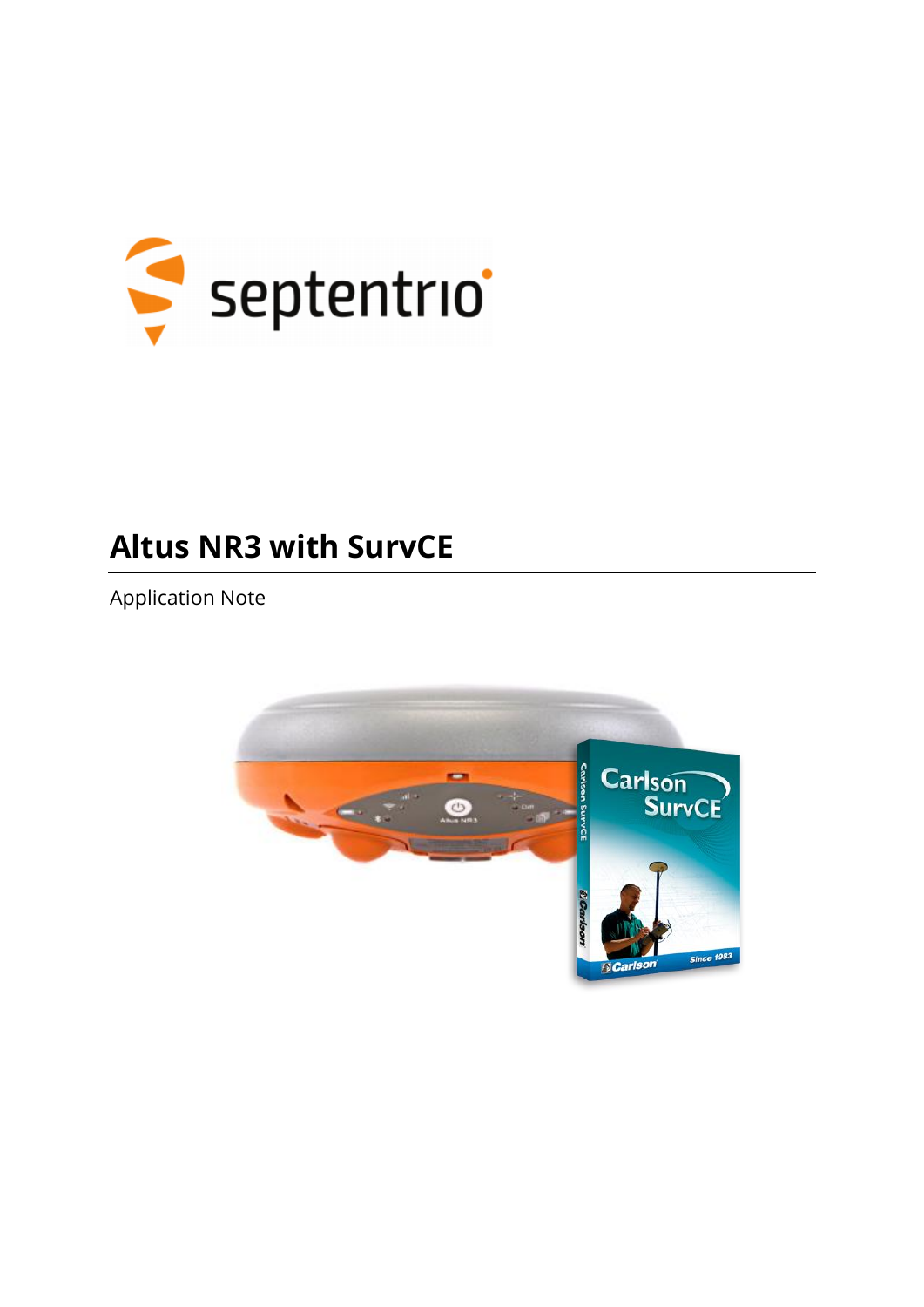

 $\hat{\mathbb{X}}$ 

# **List of Contents**

| 3.3. |  |
|------|--|
|      |  |

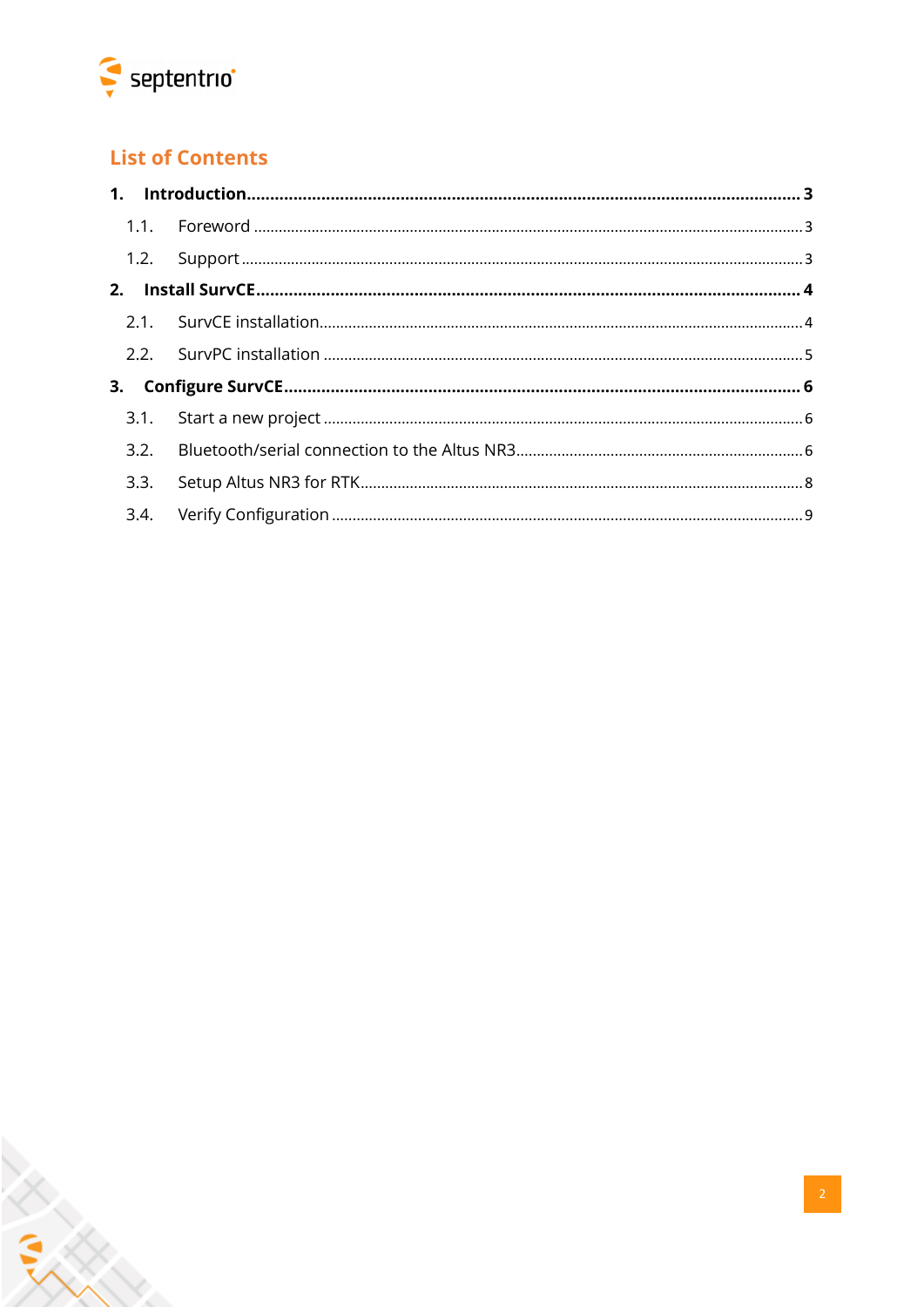

X

# <span id="page-2-1"></span><span id="page-2-0"></span>**1. Introduction**

#### **1.1. Foreword**

This application note describes how the Altus NR3 can be configured with Carlson SurvCE. Septentrio recommends using version 6.01 (or higher) of the controller software, the latest supported version can be downloaded fro[m our website.](http://www.septentrio.com/support) The most recent receiver documentation (i.e. User Manual, Reference Guide) and firmware upgrades can similarly be found on our website.

#### <span id="page-2-2"></span>**1.2. Support**

For first-line support, please contact your Septentrio dealer. Further information can be found on the Septentrio support website for documentation and firmware upgrades or by contacting Septentrio Technical Support group:

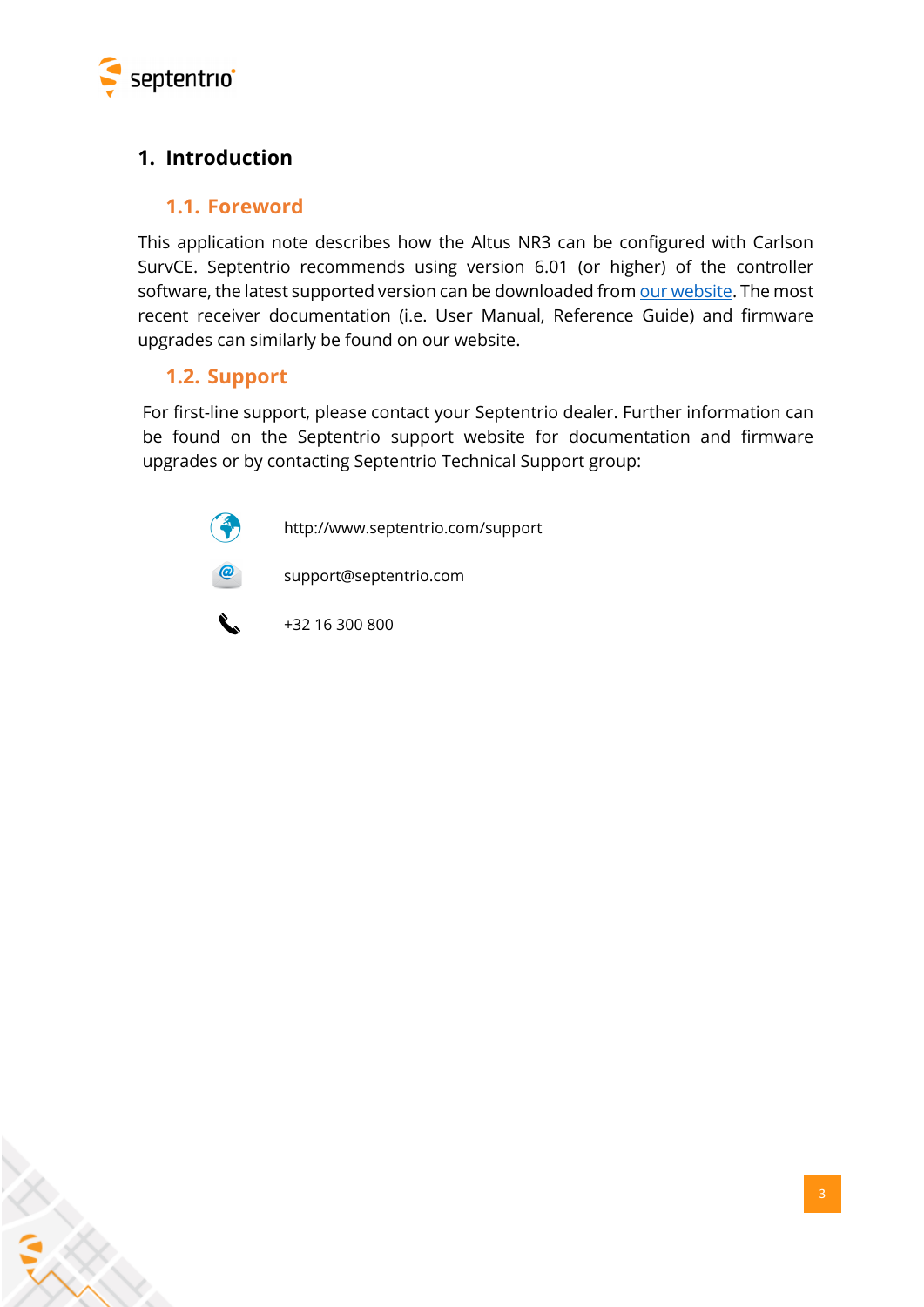

## <span id="page-3-1"></span><span id="page-3-0"></span>**2. Install SurvCE**

#### **2.1. SurvCE installation**

- 1) To connect a Windows Mobile device to the PC, [Windows Mobile Device Center](https://support.microsoft.com/en-us/help/931937/description-of-windows-mobile-device-center) needs to be installed.
- 2) Power on the Windows Mobile device and connect it to a PC. Wait for Windows Mobile Device Center to connect.
- 3) Once the PC connection the Windows Mobile device has been established, double click on the "Survce\_install.exe" file to begin installation.



*Figure 2-1: SurvCE executable*

4) The installation will begin by transferring the files to the data collector. Agree to the license and click next. When the transfer is complete, the data collector may be disconnected from the PC.

| <b>Setup Wizard</b>                                                                                                                                | <b>Carlson</b> Please review the Icense terms before instaling SurvCE 5.06.6.                                                                                           |
|----------------------------------------------------------------------------------------------------------------------------------------------------|-------------------------------------------------------------------------------------------------------------------------------------------------------------------------|
| Carlson<br>This wizard will guide you through the installation of SurvCE<br>5.06.6.                                                                | Press Page Down to see the rest of the agreement.                                                                                                                       |
| SurvCE5<br>The installation target device MUST be connected, Click Next                                                                            | License Agreement<br>$\lambda$                                                                                                                                          |
| to continue.                                                                                                                                       | Copyright 1992-2016 Carlson Software All Rights Reserved<br>Π                                                                                                           |
|                                                                                                                                                    | CALITTON! READ THIS NOTICE BEFORE LISTNG SOFTWARE.                                                                                                                      |
|                                                                                                                                                    | Please read the following Software License Agreement before using the SOFTWARE.                                                                                         |
|                                                                                                                                                    | Using this SOFTWARE indicates that you have accepted its terms and conditions.                                                                                          |
|                                                                                                                                                    | FND 4 ISER LICENSE AGREEMENT FOR CARLSON SOFTWARE.                                                                                                                      |
|                                                                                                                                                    | If you accept the terms of the agreement, select the first option below. You must accept the<br>agreement to install SurvCE 5.06.6. Click Next to continue.             |
| <b>Carlson</b>                                                                                                                                     |                                                                                                                                                                         |
|                                                                                                                                                    | <sup>3</sup> I accept the terms of the License Agreement<br>ich I do not accept the terms of the License Agreement                                                      |
|                                                                                                                                                    | Nullsoft Install System v2.46 -                                                                                                                                         |
| Next<br>Cancel                                                                                                                                     | $<$ Back<br>Next<br>Cancel                                                                                                                                              |
|                                                                                                                                                    |                                                                                                                                                                         |
|                                                                                                                                                    | Select a program's check box if you want to install it on your mobile device, or clear the check box if you want to                                                     |
| Carlson Installing<br>Carlson Please wait while SurvCE 5.06.6 is being installed.<br>You MUST tao OK on data collector when CAB install completes. | remove the program from your device.<br>Note: If a program that you installed is not listed, the program was not designed to be used on your mobile device.<br>$\Sigma$ |
| Extract: ContinentalUS_NGS2012B.GRD 100%                                                                                                           | <b>Application Downloading Complete</b>                                                                                                                                 |
| Extract: SurvCE_WindowsMobile.ini 100%<br>Extract: Cabwiz.exe 100%                                                                                 |                                                                                                                                                                         |
| Extract: cabwiz.ddf 100%                                                                                                                           | Please check your mobile device screen to see if additional steps are necessary to                                                                                      |
| Extract: Makecab.exe 100%                                                                                                                          | complete this installation.<br>Progl                                                                                                                                    |
| Execute: "C:\Users\INSTAL~1.PC3\AppData\Local\Temp\SurvCE\Cabwiz.exe" "C:\Us                                                                       |                                                                                                                                                                         |
| Execute: "C:\windows\WindowsMobile\CEAppMgr.exe" "C:\Users\INSTAL ~1.PC3\Ap                                                                        | OK                                                                                                                                                                      |
| Version 5 is not registered on data collector.<br>Completing SurvCE installation. Please keep data collector connected to PC.                      |                                                                                                                                                                         |
| You MUST tap OK on data collector when CAB install completes.<br>۰                                                                                 | Space                                                                                                                                                                   |
|                                                                                                                                                    | Space available on device:<br>Im Install program into the default installation folder                                                                                   |
| Nullsoft Install System y2.46 -                                                                                                                    |                                                                                                                                                                         |

*Figure 2-2: SurvCE installation*

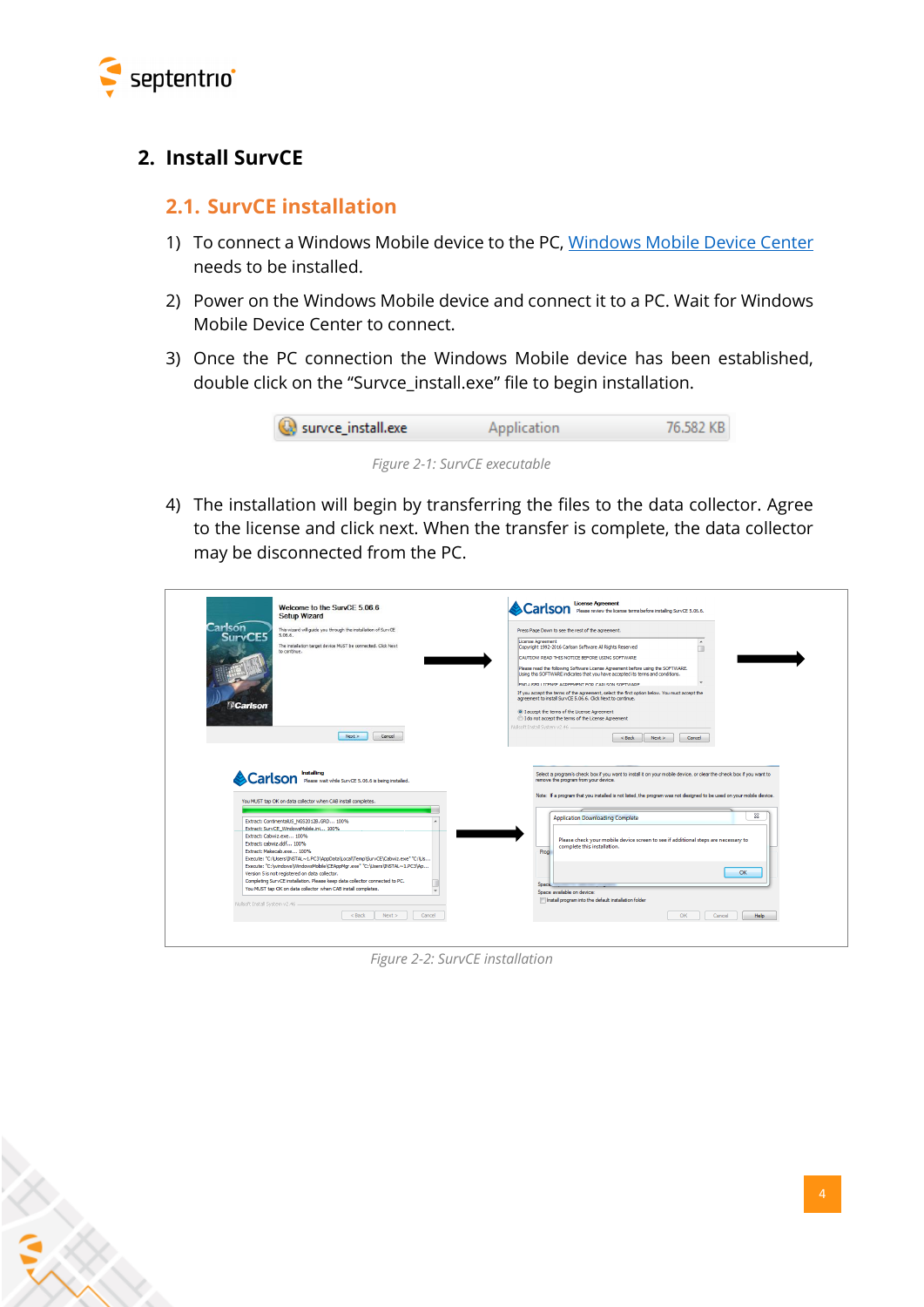

5) On the Windows Mobile device, if prompted first remove previous version, then SurvCE will start installing. After installation, tap on the Windows start button and locate SurvCE. Double-click to open the program.

| Installing Carlson Software SurvCE.CAB<br>$\cdots$                                                                                                                                              | <b>Carlson Software SurvCE.CAB was</b><br>successfully installed on your<br>device. |
|-------------------------------------------------------------------------------------------------------------------------------------------------------------------------------------------------|-------------------------------------------------------------------------------------|
|                                                                                                                                                                                                 | If you need more storage space, you<br>can remove installed programs.               |
| <b>Installation</b><br>The previous version of<br>Carlson Software SurvCE<br>will be removed before the<br>new one is installed. Select<br>OK to continue or Cancel to<br>quit.<br>OK<br>Cancel |                                                                                     |
| H <sub>3</sub><br>Ħ                                                                                                                                                                             |                                                                                     |

*Figure 2-3: SurvCE installation on a Windows Mobile device*

## **2.2. SurvPC installation**

<span id="page-4-0"></span>Installation of SurvPC is straightforward. Download the "SurvPC\_install.exe" file and double-click to initiate the installer wizard.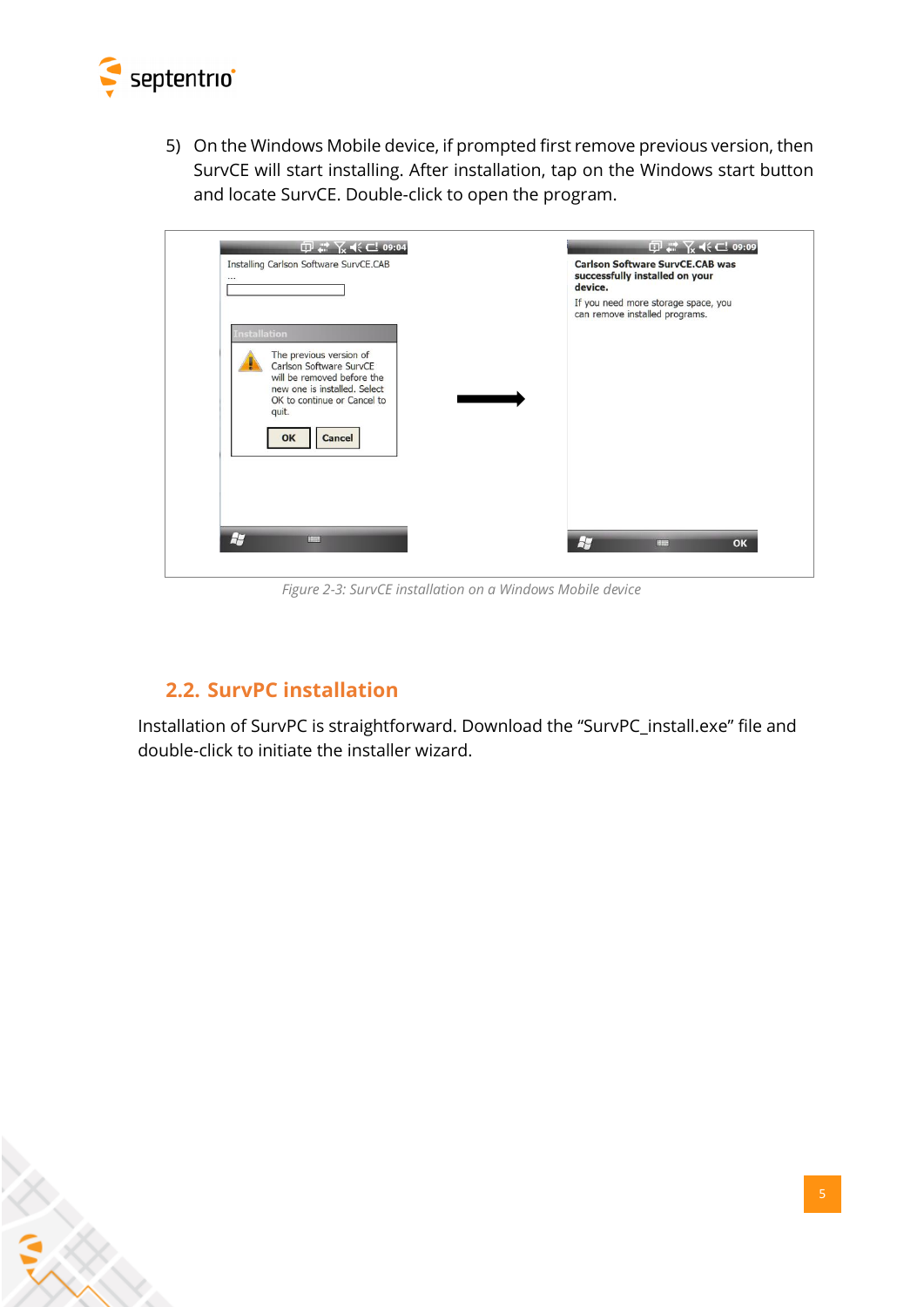

## <span id="page-5-1"></span><span id="page-5-0"></span>**3. Configure SurvCE**

#### **3.1. Start a new project**

Upon opening SurvCE, users can choose to either create a new job or select an existing one. Select appropriate job settings and continue without connecting to the device.

| JOB:TESTNR3                         |                       |                           |              | $\sqrt{2}$                  |              |
|-------------------------------------|-----------------------|---------------------------|--------------|-----------------------------|--------------|
| <b>Eile</b>                         | Equip                 | Survey                    | COGO         | Road                        |              |
| 1 Job                               | <b>SurvPC</b>         |                           |              |                             | $\circledS$  |
| 2 Job Settings                      |                       | Continue Last Job         |              |                             | 滥            |
| 3 Points                            |                       | Select New/Existing Job   |              |                             |              |
| 4 Raw Data                          |                       |                           | 9 Write Note |                             | Ń            |
|                                     |                       |                           | 0 Exit       |                             |              |
| 5 Feature Code List                 |                       |                           |              |                             |              |
|                                     |                       |                           |              |                             |              |
|                                     |                       |                           |              |                             |              |
| <b>Job Settings</b>                 |                       |                           |              |                             | $\mathbf{x}$ |
| New Job System Format Options Stake |                       |                           |              |                             |              |
| Distance:<br>Display                | <b>US Survey Feet</b> |                           |              |                             |              |
| Input                               | <b>Decimal Feet</b>   |                           |              |                             |              |
| Angle:                              |                       | Degrees, Minutes, Seconds | · Time:      | Local                       |              |
| Lat/Lon:<br>Zero                    |                       | Degrees, Minutes, Seconds |              | Date/Time                   |              |
| Azimuth:                            | North                 |                           |              | <b>Edit Projection List</b> |              |
| Projection:<br>USA/NAD83/KY North   |                       |                           |              |                             |              |

*Figure 3-1: Job set-up in SurvCE*

# <span id="page-5-2"></span>**3.2. Bluetooth/serial connection to the Altus NR3**

Users can select to connect to the Altus NR3 either via serial cable or Bluetooth to the controller.

- 1) In the **Equip** menu select the **GPS Rover** option to configure your receiver as a rover.
- 2) In the **Current** tab, select the Manufacturer and Model as shown in the screenshot below for the Altus NR3.

| JOB:TEST               |              |        |                        | ⊠⊺⊠  |      |
|------------------------|--------------|--------|------------------------|------|------|
| <b>Eile</b>            | <b>Equip</b> | Survey | COGO                   | Road |      |
| 1 Total Station        |              | .G     | <b>6 Localization</b>  |      |      |
| 2 GPS Base             |              |        | 7 Monitor/Skyplot      |      | k, e |
| 3 GPS Rover            |              | 不      | 8 Tolerances           |      | Ħ    |
| <b>4 GPS Utilities</b> |              |        | 9 Peripherals          |      | Q    |
| 5 Configure            |              |        | 0 About Carlson SurvPC |      | đ    |

*Figure 3-2: SurvCE connection set-up*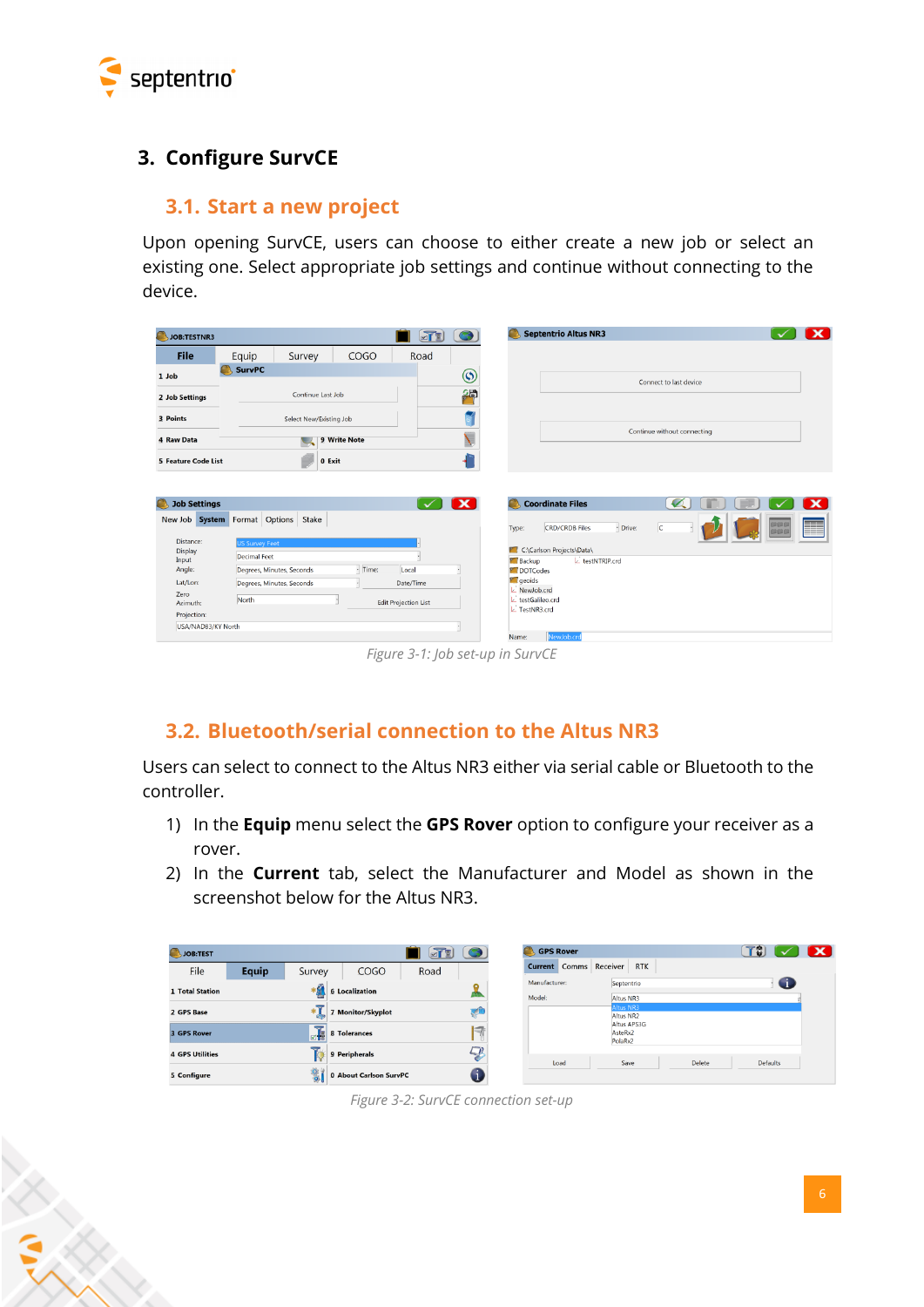

3) In the **Comms** tab the model and type of connection can be further specified. When selecting a cable connection, the set-up is straightforward. You can select either Cable (COM) or USB connection. Typically, COM1 and COM2 are reserved for serial cable connection. For Bluetooth connections, select as **BT type** "Windows Mobile".

| <b>GPS Rover</b> |                                     | <b>TH</b> 1<br>$\mathbf{K}$<br>$\checkmark$ | <b>Bluetooth Devices</b>                              |                    |                   |                      | 89 X |  |
|------------------|-------------------------------------|---------------------------------------------|-------------------------------------------------------|--------------------|-------------------|----------------------|------|--|
| Current          | <b>Comms</b> Receiver<br><b>RTK</b> |                                             | Select Rover BT Device                                |                    |                   |                      |      |  |
| Type:            | Bluetooth                           |                                             | <b>Receiver Name</b>                                  | Receiver ID        | Address           | PIN                  |      |  |
|                  | Cable<br><b>Bluetooth</b>           |                                             | APS-3 21758                                           | APS-3 21758        | 00:a0:96:38:c4:a6 |                      |      |  |
| BT Type:         | <b>Windows Mobile</b>               | <b>OISE</b>                                 | APS3G-25018                                           | APS3G-25018        | 00:a0:96:3d:62:fe |                      |      |  |
| Device:          | Altus NR3-3023677                   |                                             | Altus NR3-3023677 Altus NR3-3023677 e8:eb:11:0b:96:39 |                    |                   |                      |      |  |
|                  |                                     |                                             |                                                       | <b>Find Device</b> |                   | <b>Delete Device</b> |      |  |
|                  |                                     |                                             |                                                       | Set Device PIN     |                   | Set Device Name      |      |  |
|                  |                                     |                                             |                                                       |                    |                   |                      |      |  |

*Figure 3-3: Altus NR3 Bluetooth set-up in SurvCE*

4) Select the appropriate Bluetooth device, click on 'Set Device PIN' and set the PIN to '1234'. This is the default Bluetooth pairing code, although this is configurable by users. Note that on Windows Controllers this often prompts a step-by-step configuration of the new Bluetooth device.

| <b>Bluetooth Devices</b>                    | х | <b>Bluetooth Devices</b>                                |                |                   | <b>EE X</b>     |
|---------------------------------------------|---|---------------------------------------------------------|----------------|-------------------|-----------------|
| Please select from these available devices: |   | Select Rover BT Device                                  |                |                   |                 |
| APS-3 21715                                 |   | Receiver Name                                           | Receiver ID    | Address           | PIN             |
| APS3G-25018                                 |   | APS-3 21758                                             | APS-3 21758    | 00:a0:96:38:c4:a6 |                 |
| Altus NR2-3009503                           |   | APS3G-25018                                             | APS3G-25018    | 00:a0:96:3d:62:fe |                 |
| Altus NR3-3023677                           |   | Altus, NR3-3023677 Altus, NR3-3023677 e8:eb:11:0b:96:39 |                |                   |                 |
| <b>PC60B</b>                                |   |                                                         | Find Device    |                   | Delete Device   |
|                                             |   |                                                         | Set Device PIN |                   | Set Device Name |

*Figure 3-4: Altus NR3 Bluetooth set-up in SurvCE*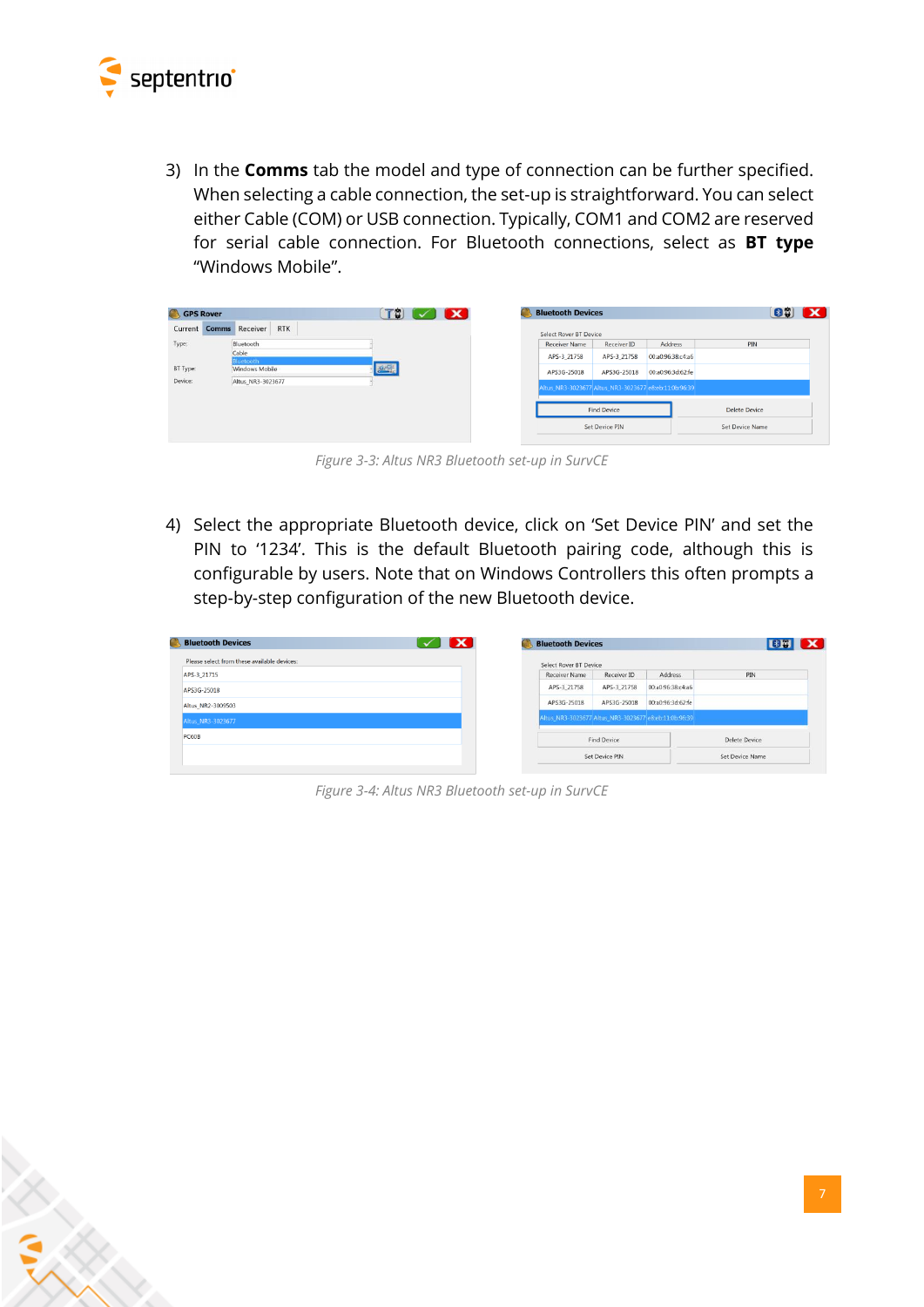

#### <span id="page-7-0"></span>**3.3. Setup Altus NR3 for RTK**

In the **Receiver** tab select antenna height (antenna type is automatically filled in for the Altus NR3 antenna). Note that if users want to incorporate Galileo and Beidou in their solution, these need to be selected via the **Advanced** button.

|                                                                                                                                            | $\overline{\mathbf{x}}$         |
|--------------------------------------------------------------------------------------------------------------------------------------------|---------------------------------|
| Current Comms Receiver<br><b>RTK</b>                                                                                                       |                                 |
| $\circledcirc$ Yert<br>$\circledcirc$ Slant<br>[SEPALTUS_NR3 NONE] Integrate $\boxed{1}$<br>Antenna Type:<br>Tag Stored Points in Log File |                                 |
| $ 0\rangle$<br>ft<br>Abs. 68.5mm<br>Antenna Height:<br><b>Site Duration:</b>                                                               | $\vert$ 1<br>s                  |
| Elevation Mask:<br>10<br>$\bullet$<br>$\Box$ Save Config<br><b>Position Rate:</b><br>1 Hz                                                  | $\Box$ Enable WiFi              |
| $\Box$ Send file after config<br>Advanced                                                                                                  | No File Selected!               |
| Configure NMEA Output                                                                                                                      | <b>Configure Constellations</b> |
| $\boxdot$ Use GPS                                                                                                                          |                                 |
| Use QZSS                                                                                                                                   |                                 |
| Use SBAS (WAAS,EGNOS,etc.)                                                                                                                 |                                 |
| ■ Use Beidou                                                                                                                               |                                 |
| □ Use GLONASS                                                                                                                              |                                 |
| J Use Galileo                                                                                                                              |                                 |
|                                                                                                                                            |                                 |

*Figure 3-5: SurvCE cell modem configuration of the Altus NR3*

In the **RTK** tab modem and network settings can be configured.

1) Select "Internal GSM" in **Device** and configure the Altus NR3 with the APN settings of your mobile provider.

| <b>SPS Rover</b>             |                        |       | 了罚              | $\mathbf x$ |            | Configure Internal GSM |                      | $\mathbf x$    |
|------------------------------|------------------------|-------|-----------------|-------------|------------|------------------------|----------------------|----------------|
| Current Comms                | <b>RTK</b><br>Receiver |       |                 |             |            |                        |                      |                |
| Device:                      | <b>Internal GSM</b>    |       |                 | 00          |            |                        |                      |                |
| Network:                     | <b>NTRIP</b>           |       |                 | 200         | Provider:  |                        | internet.proximus.be | $\overline{Q}$ |
| RTK Port:                    | Internal               | Baud: | 19200           |             | Pin:       |                        | 1234                 |                |
|                              |                        |       |                 |             | PUK:       |                        |                      |                |
| Message Type:                | RTCM V3.0              |       | □ Use 1021-1027 |             | Dial Mode: |                        | Auto                 |                |
| NtripInfoCaster: FLEPOSVRS31 |                        |       |                 | ❶           |            |                        |                      |                |
|                              |                        |       |                 |             |            |                        |                      |                |
|                              |                        |       |                 |             |            |                        |                      |                |

*Figure 3-6: SurvCE cell modem configuration of the Altus NR3*